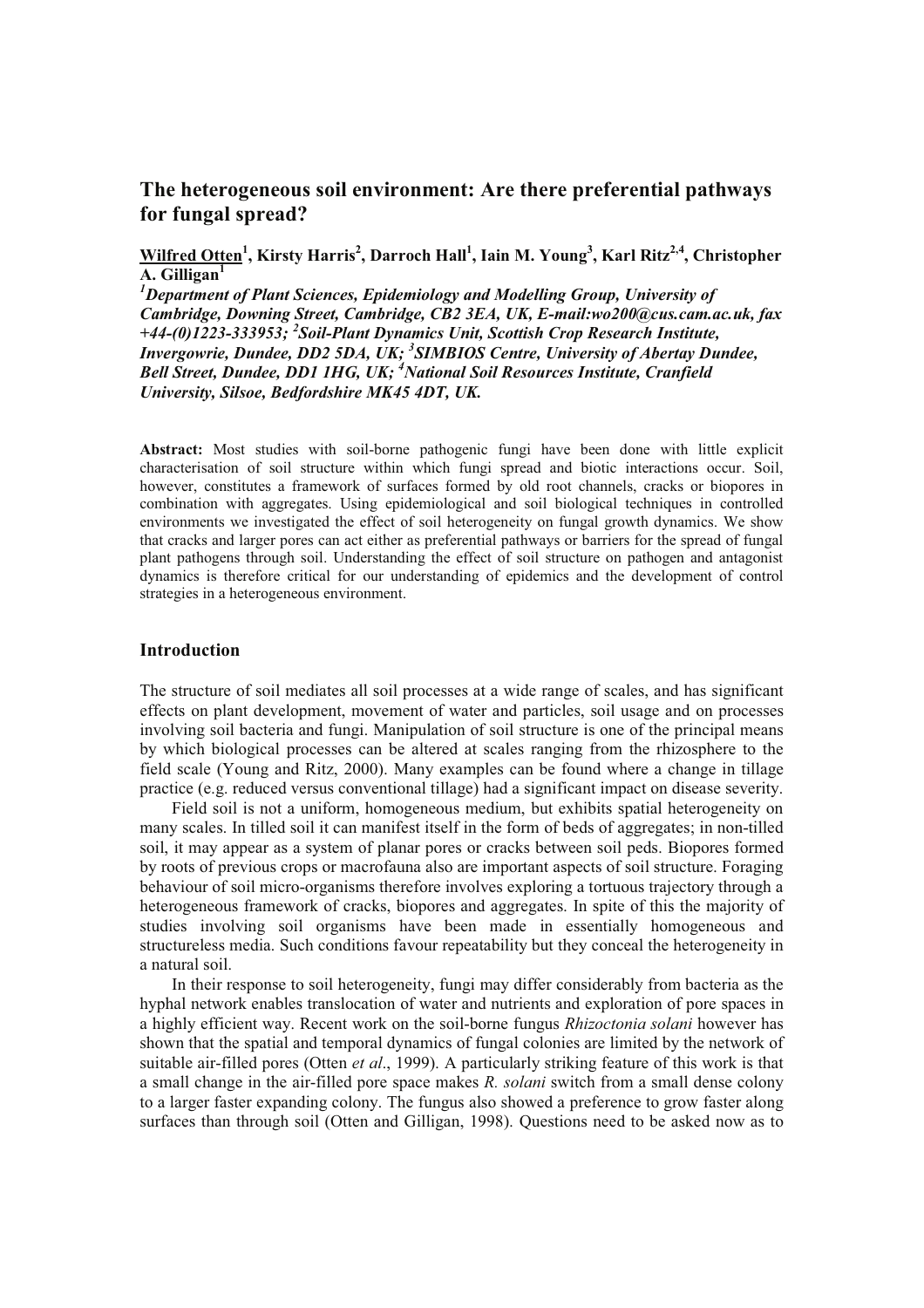what extent structured soil provides a framework of surfaces formed by root channels, aggregate surfaces and cracks, and what the consequences are for fungal spread and biotic interactions. In this paper we use *Rhizoctonia solani* as a target organism and combine epidemiological and soil biological techniques that enable quantification of fungal growth dynamics in soil to test if belowground surfaces can act as highways for fungal pathogens.

## **Materials and Methods**

#### *Colonisation efficiency.*

The complicated dynamics of mycelial growth through soil are summarized by the colonisation efficiency (Bailey *et al.*, 2000). For spread initiated from a localized substrate, the colonisation efficiency is given by the probability of successful colonisation of a particulate unit of substrate with distance from the source. Here we use the colonisation efficiency to assess the effect of cracks on fungal growth dynamics. In up to 60 replicated microcosms we introduced cracks in between the source of inoculum and the target particulate unit of substrate placed at 30 mm distance. We quantified the effect of the width, the orientation and the location of a crack for a fungus spreading over a surface and colonising a distant target.

 In addition, we used the colonisation efficiency to summarize the fungal growth dynamics of *R. solani* spreading *through* replicated microcosms in the presence or absence of introduced larger pores. In short, 10 units of inoculum of *R. solani* were buried at predetermined distances below the surface in replicated microcosms. The surface was observed daily for outgrowth. The distances through which *R. solani* had to spread to reach the surface were 20, 30, 40, 45, 50 and 60 mm, with 30 replicated samples for each distance. In half of the replicates, 4 larger pores (1 mm wide) were vertically introduced from the surface down to the layer of inoculum. Fungal spread was quantified as the number of replicates in which the fungus had spread through the layer onto the surface over time.

## *Cracks in soil and hyphal density distribution.*

A preliminary study was undertaken to test if a soil thin sectioning technique could be used to reveal hyphal distributions within bulk-soil and in proximity of a crack. Soil cores were prepared by packing sieved and wetted soil in polypropylene cylinders at a bulk-density of 1.2 Mg  $m<sup>3</sup>$ . Each ring contained a layer of inoculum comprising 15 g soil mixed with colonised poppyseeds  $(0.05 \text{ g g}^{-1})$  from which fungal growth was initiated. A vertical crack was introduced and the rings were subsequently incubated for 5 days at 23  $^{\circ}$ C. Thin sections were taken from horizontal layers through the soil cores (Harris *et al.*, 2002). Sections were taken at 20, 25 and 30 mm distance above the inoculum layer. In these sections, the mean hyphal lengths were estimated in relation to the distance to the crack.

# **Results**

#### *Fungal spread depends on width, location and orientation of a crack*.

A narrow gap of approximately 0.5 mm wide was crossed by *R. solani* without any quantitative effect on fungal growth dynamics. Wider gaps up to 5.4 mm, were also easily crossed in all replicates, but did subsequently reduce the rate and extent of fungal spread. The reduction in spread after *R. solani* had crossed the crack is most likely caused by a smaller number of hyphae capable of crossing the crack with increasing crack width. The efficiency at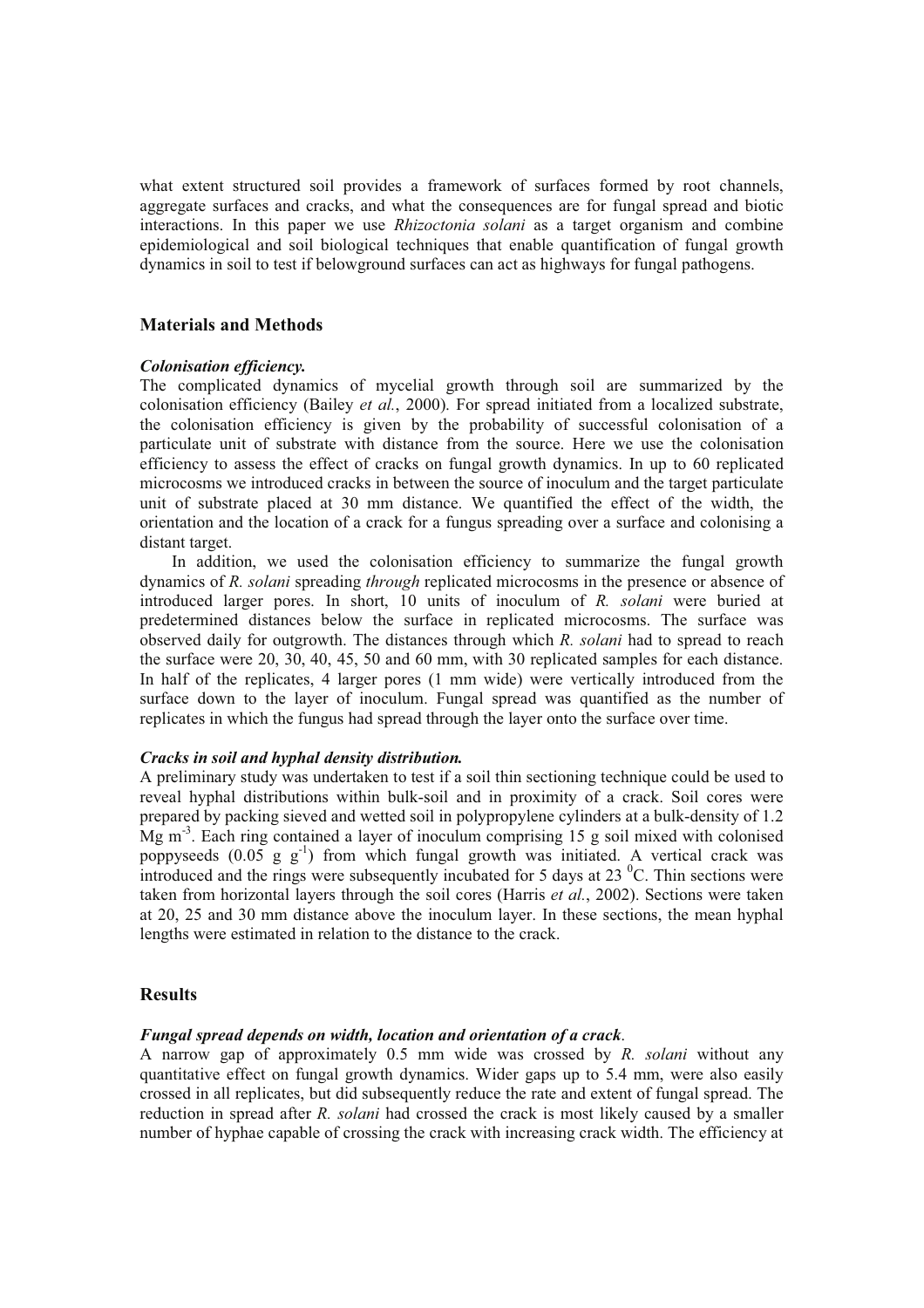which fungi crossed cracks depended on the location of the crack relative to the source of inoculum. The closer the crack is located to the nutrient source from which fungal growth was initiated, the less is the effect on fungal growth. In contrast to the previous scenarios, fungal spread is significantly enhanced in the direction of the crack, with further and faster colony expansion. Considering two extreme situations with cracks either perpendicular or parallel to the direction of growth, the fungal expansion either decreased (crack acts as a barrier) or increased (crack acts as a preferential pathway).

#### *Probability of spread through soil.*

The probability of *R. solani* spreading through soil to colonise a discrete nutrient target decreased with distance (Fig.1). The gradual decline with distance reflects fungal morphology as the fungus becomes more sparse as it grows out from the locally provided nutrient source. Larger pores increased both the extent and rate of fungal spread. We conclude that when the fungus is spreading through the bulk-soil and encounters a crack, spread in the direction of the crack is enhanced as the fungus by-passes the more tortuous pathway through the bulk-soil.



Figure 1. Colonisation efficiency of *R. solani* spreading through soil. Larger pores significantly enhance the colonisation efficiency (A) compared to samples without larger pores (B). With larger pores (C, closed circles) *R. solani* spreads faster and is more likely to colonise a target at 30 mm distance than in the absence of larger pores (C, open circles).

#### *Hyphal densities in cracks and bulk-soil.*

*Rhizoctonia solani* was clearly visible via microscopic observation of thin sections. This enabled quantification of lengths of fungal hyphae in the crack, and in the bulk soil in relation to distance from the crack. Close to the layer of inoculum, we could not detect an effect of the crack on the hyphal density: the density of hyphae was uniform and independent of the distance to the crack. In the middle layer, at 25 mm from the inoculum layer and in particular in the top layer, at 30 mm from the inoculum, there was a higher density of fungal hyphae in areas closer to the crack. In the top layer, fungal hyphae were almost completely restricted to an area within 2 mm surrounding the crack. We conclude from this that fungi move initially faster and further through the crack than through the bulk soil. The precise conditions that make the fungus preferentially follow these cracks are now topic of further investigation.